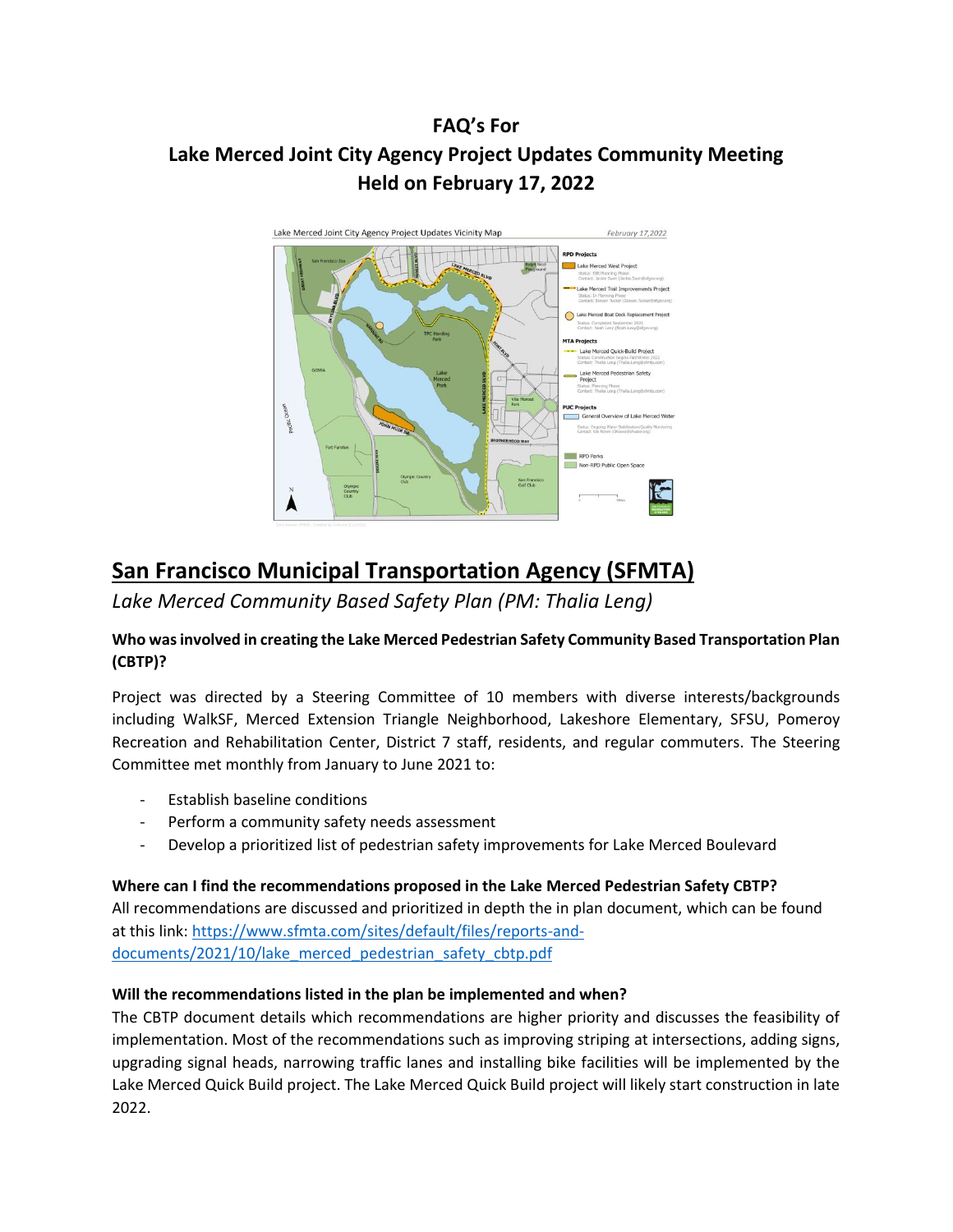# *Lake Merced Quick Build Project (PM: Thalia Leng)*

## **Why is the SFMTA pursuing this project?**

The Lake Merced Quick-Build Project will allow the SFMTA to quickly implement community identified and prioritized traffic safety improvements identified in the Lake Merced Pedestrian Safety Community Based Transportation Plan. More information can be accessed on the project website at SFMTA.com/LakeMercedQB

#### **What is being proposed?**

The project elements will include a suite of multimodal improvements that promote traffic safety for all road users including new bike facilities and pedestrian intersection improvements.

## **Will there be opportunity for community feedback?**

Yes! The SFMTA is currently coordinating with District 7 Supervisor Melgar's Office to schedule a virtual town hall held over Zoom in spring 2022. At the town hall, you will meet the Lake Merced Quick-Build Project Team, learn more about the project, review the design, and provide feedback. Dates will be announced shortly; please sign up at the link below to be on our project email listserv and be notified of the meeting details:

[https://www.sfmta.com/signup-alerts?sfid=701t0000000GACzAAO&destination=/projects/lake-merced](https://www.sfmta.com/signup-alerts?sfid=701t0000000GACzAAO&destination=/projects/lake-merced-quick-build-project)[quick-build-project.](https://www.sfmta.com/signup-alerts?sfid=701t0000000GACzAAO&destination=/projects/lake-merced-quick-build-project)

The project team is also meeting with various community groups along Lake Merced Blvd including schools and residential communities. If you would like to schedule a meeting or have any questions/comments about the effort to improve traffic safety and pedestrian and bicycle connectivity along Lake Merced Blvd please contact the Lake Merced Quick Build Project Manager, Shayda Haghgoo, at [shayda.haghgoo@sfmta.com!](mailto:shayda.haghgoo@sfmta.com)

#### **What is the timeline?**

The Lake Merced Quick-Build Project team will spend spring and summer 2022 conducting outreach, refining designs, and preparing for legislative approval. Our goal is to receive SFMTA Board Hearing approval by the end of summer 2022 and begin construction in late 2022.

# **Recreation and Parks Department (RPD)**

*Lake Merced West Environmental Impact Report (PM: Jackie Suen)*

# **What are the main phases of the Environmental Impact Report (EIR) review process and how long does it take to complete?**

The upcoming milestones for the EIR are publication of the draft EIR, comment period for the draft EIR, development of the Responses to Comments document, and certification of the Final EIR, which is the draft EIR combined with the Response to Comments document and any appendices and supporting information. This process is estimated to be complete by Fall 2022. Certification of the Final EIR is by the San Francisco Planning Commission. After certification, the Recreation and Park Commission will adopt CEQA findings based on the Final EIR.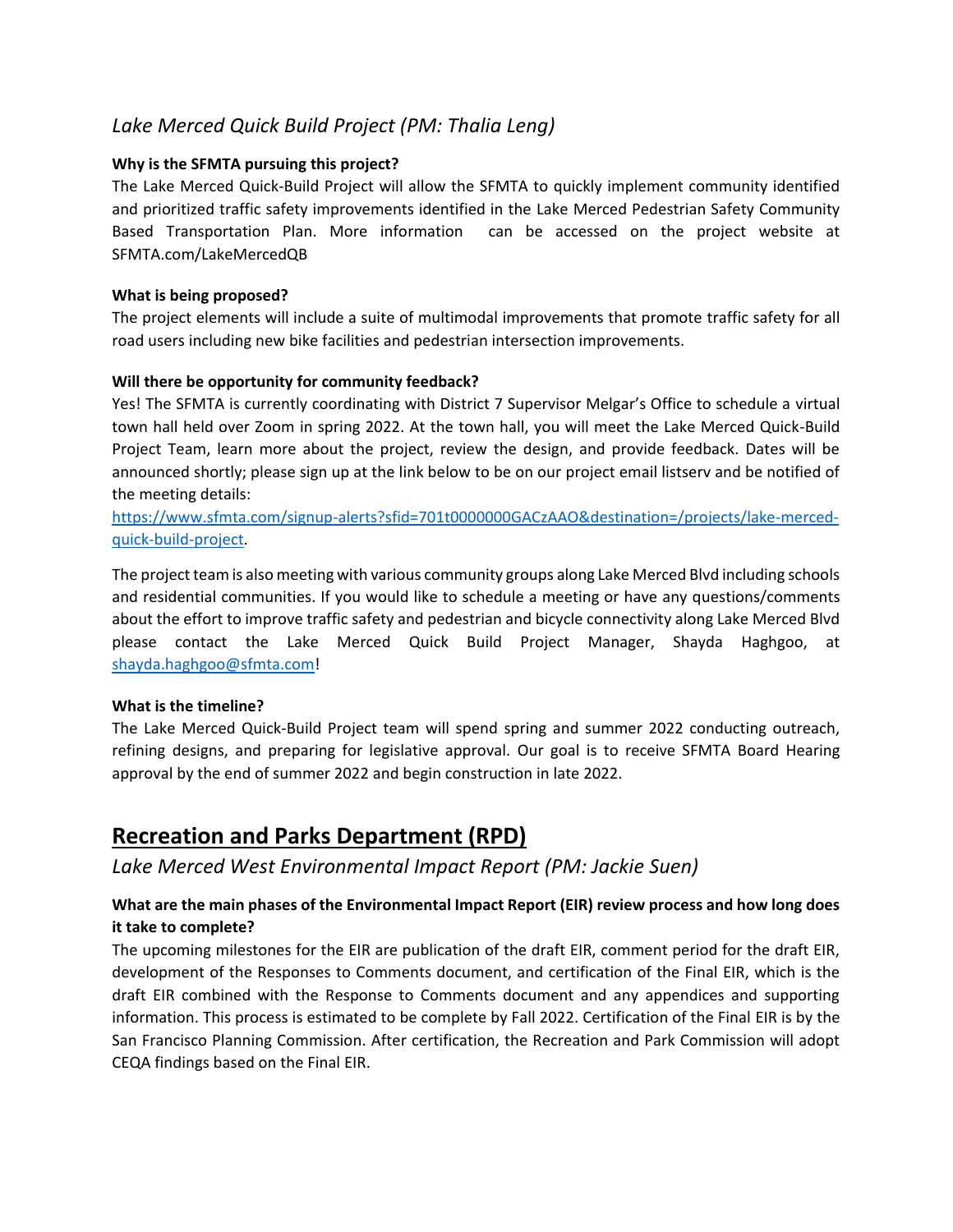#### **When will the DRAFT and FINAL EIR be published and available for public review?**

The draft EIR was published on February 23, 2022. The Responses to Comments document is anticipated to be published roughly two weeks prior to the certification hearing in Fall 2022.

#### **What are the opportunities for public input on the EIR?**

The public has the opportunity to provide comments during the public comments period for the draft EIR (February 23-April 11) and at the Planning Commission hearing on March 31, 2022. Comments can also be provided at the EIR certification hearing which is estimated to be in Fall 2022, but will not be responded to in the EIR. Comments should be focused on the adequacy of the analysis of environmental effects in the EIR. Comments on the merits of the project are welcome, however they will not be addressed in the Response to Comments document.

# **Why isn't the dock and boathouse in the EIR Project Description larger in size to provide greater capacity for the boating/rowing community?**

The EIR Project Description was developed in support of the project objectives, including a key objective to, "Provide a range of uses and facilities that encourages general public participation and serve visitors regardless of age, fitness level, experience, or ability to participate." As a result, the sizing of the various buildings (including the dock and boathouse) and variety of programmatic spaces were carefully considered in relation to funding considerations and to provide for the greatest range and balance of uses for EIR study purposes. The size of the dock and boathouse in the EIR does not preclude the Recreation & Park Department from pursuing a larger dock and boathouse in the future; however, it would likely trigger additional environmental review. Following the certification of the EIR and general project approval by the Rec & Park Commission, Rec Park will issue a Request for Proposals (RFP) for the development, management, and operation of the recreational facility. Respondents to the RFP will have the opportunity to present their project for the city's consideration.

#### **What does certification of the EIR mean?**

Certification of the EIR does not mean the project is approved. It satisfies the CEQA environmental review requirements for the proposed project. Project approval or rejection is a completely separate consideration from the adequacy of the EIR. The Rec & Park Commission will take the first approval action for the project. However, multiple permits and approvals for the project will be required from many different agencies including the San Francisco Recreation and Parks Department, the San Francisco Public Utilities Commission, the California Department of Fish and Wildlife, the U.S. Army Corps of Engineers, and the California Coastal Commission.

#### **When is the EIR expected to be certified?**

Consideration and certification of the FEIR at the Planning Commission is anticipated to be in fall 2022. After Planning Commission certification, the Recreation and Park Commission will consider and adopt CEQA findings related to the FEIR and a Mitigation Monitoring and Reporting Program (MMRP) prior to the approval of a concept plan for the project. The specific development will be based on responses to a Request for Proposals issued after concept plan approval. It will be subject to approvals from several other regulatory agencies.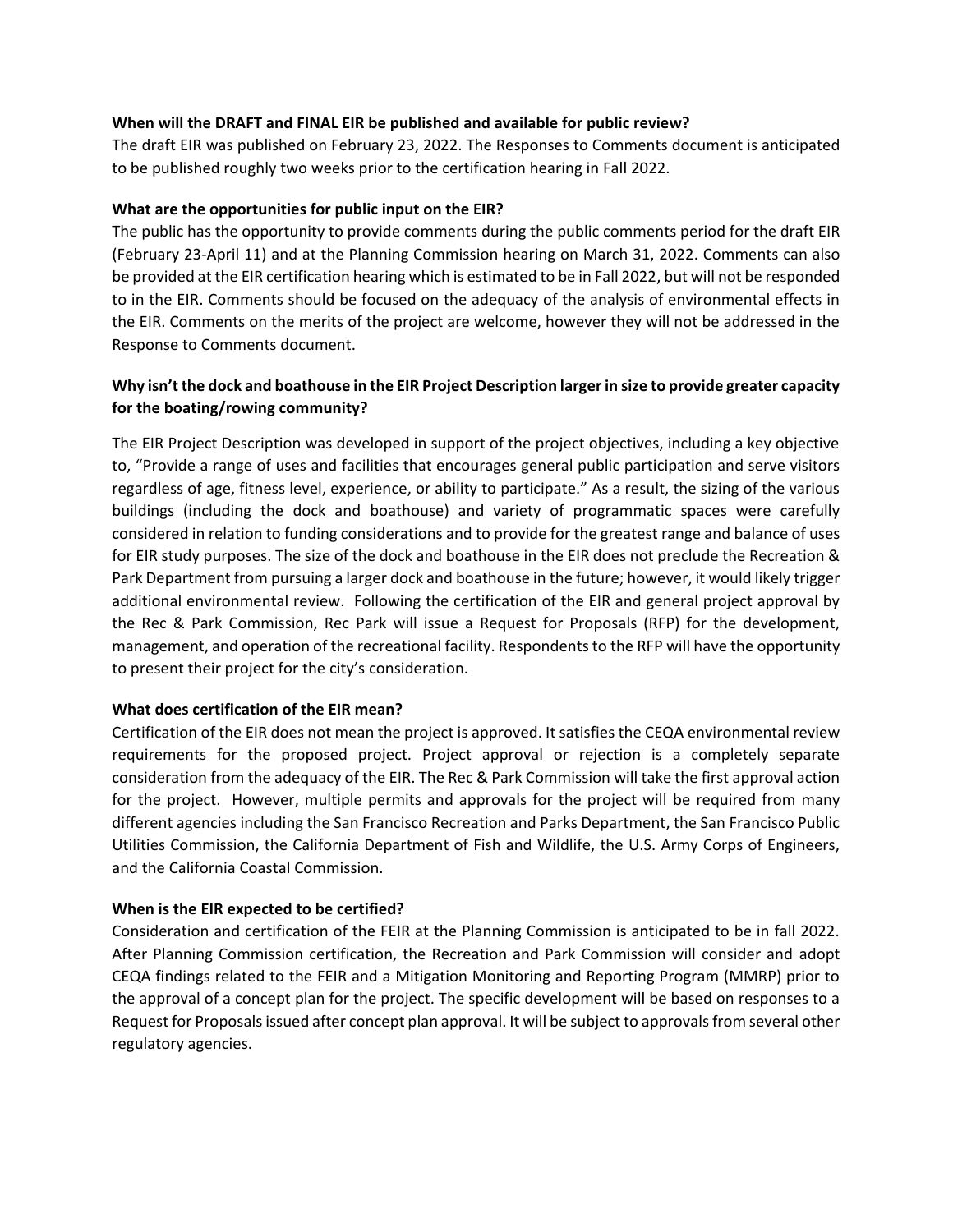# *North Lake Merced Boat Dock Replacement Project (PM: Noah Levy)*

## **What improvements/design elements were included in the boat dock replacement project?**

The major scope of work for this project includes the following: Removal of the old deteriorating dock and replacement with a new accessible 80' gangway and 140' dock; Enhanced accessibility features including dock, parking stall, circulation driveways and pathways; New site retaining walls, fencing, seating areas; New storage units for recreation and boating supplies; New lawn area, shrubs, groundcover planting and irrigation; And new site lighting.

#### **When will the boat dock be open to the public?**

The Boat Dock project is complete and was opened to the public in September 2021.

## **What are the hours of operation of the boat dock?**

Boat Dock hours of operation are sunrise to sunset.

## **Who operates the boat dock and how can the public use it?**

The Boat Dock is operated by SF Recreation and Parks Department. The dock and adjacent boat ramp are available for public use. All rules and regulations are posted on site and must be followed.

## **Is a permit required to use the boat dock?**

Permits are not required to use the Boat Dock.

## **Are Boat or Kayak rentals available at the Boat Dock?**

Currently, we do not have boat or kayak rentals available at the Lake Merced Dock. However, from March to October we will have one day kayak classes on alternating Saturdays. Please see RPD Program Activities web page for more details. Petal boats are always available for rent at Stow Lake in Golden Gate Park.

#### **Are motorized boats allowed at Lake Merced?**

There are no motorized boats allowed in either lake. The only exception to this rule is the pace boat for the rowers on the South Lake.

#### **Are Remote Control Vehicles allowed at Lake Merced?**

RC vehicles are not allowed on either North or South Lake due to disruption of wildlife.

#### **Are drones allowed at Lake Merced?**

Drones are not allowed at Lake Merced.

# *Lake Merced Trail Improvements (PM: Steven Tucker)*

# **How long will the trail improvement construction last and will it result in trail segment closures?**

The construction timeline is set for about 6 months and will result in some trail segment closures but not total closure.

#### **What design elements are included in the trail improvement?**

Grading and drainage, paving, parking striping, retaining walls, exercise equipment, site furnishings, signage, irrigation and planting.